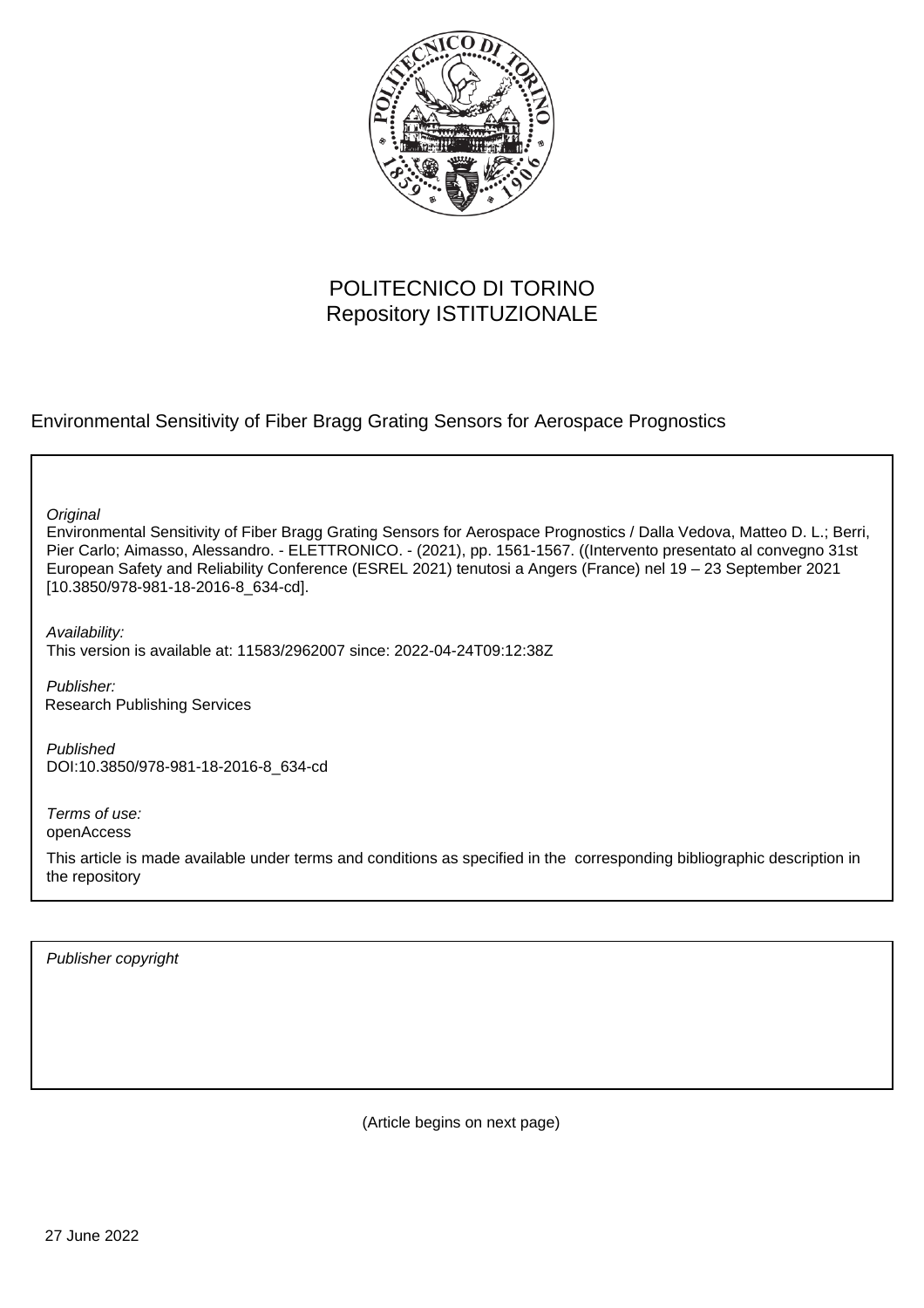## Matteo D.L. Dalla Vedova

*Dept.of Mechanical & Aerospace Engineering, Politecnico di Torino, Italy. E-mail: matteo.dallavedova@polito.it* 

## Pier Carlo Berri

*Dept.of Mechanical & Aerospace Engineering, Politecnico di Torino, Italy. E-mail: pier.berri@polito.it* 

## Alessandro Aimasso

*Dept.of Mechanical & Aerospace Engineering, Politecnico di Torino, Italy. E-mail: alessio.laudani4@gmail.com* 

Optical sensors have recently gained interest due to the many advantages they offer over traditional electrical sensors commonly used in aerospace applications. In particular, their total insensitivity to electromagnetic interference (EMI), the ease of multiplexing of different signals on a single line, the excellent resilience to hostile environments, the very compact dimensions, and the considerable overall weight savings resulting from the signal cables reduction, make technological solutions based on optical fibers a compelling alternative to traditional sensing elements. In this work, authors consider optical sensors based on Fiber Bragg Gratings (FBGs), which can reflect a very narrow band of wavelengths, called the Bragg wavelength, but are almost transparent for the other signals. This behaviour is obtained by realizing local variations of the refractive index of the FBG core. The Bragg wavelength, nominally defined in the production phase by the grating etching process, can vary as a function of physical changes in the sensor itself or environmental conditions (physical stresses applied to the grating or variations of temperature or humidity). The correlation of the Bragg wavelength variation with the physical variations of the sensor is essential to guarantee satisfactory levels of accuracy and reliability. In particular, using FBGs as mechanical strain sensors, it is crucial to estimate with proper accuracy the disturbance generated by environmental conditions and conceive an effective compensation method. Hence, this work studies the effects of environmental temperature and humidity variations on measurements, examining possible non-linear, time-dependent phenomena arising from the FBGs bonding. For this purpose, the authors developed a dedicated test bench to simultaneously detect the various physical measures (FBG deformation, temperature, humidity, Bragg wavelength variation), analyse their correlations, and formulate the said compensation strategy.

*Keywords*: Aerospace applications, FBG, fiber bonding, environmental factors sensitivity, mechanical strain, optical sensors.

### **1. Introduction**

In aerospace, the Fault Detection and Isolation (FDI) algorithms developed for prognostics of on-board systems need to early identify the failure precursors (i.e. when the effects on system performances are still almost negligible), according to Borello et al. (2009). Therefore, it is often necessary to analyse a large of data related to the measures of the system working parameters. These sensors have to be very robust and accurate, avoiding the sensor noise to hide information necessary to estimate the components health (Byington et al. 2004). As regards the aircraft onboard systems, and in particular the Flight Control System (FCS), often FDI methods are based on either machine learning algorithms, as reported by Anderson and Aylward (1993), De Martin et al. (2019), Quattrocchi et al. (2020), or on model-based strategies, as proposed by Dalla Vedova et al. (2019), Hasan and Johansen (2018), or by their combinations, as shown by Berri et al. (2018, 2019a). However, regardless of the approach adopted, these prognostic algorithms require the acquisition of specific fault precursors which, as reported by Goebel et al. (2017), can have a significantly different nature depending on the

system and the faults considered (temperatures, currents, pressures, vibrations, torques, displacements, actuation velocity, etc.). As reported by Vachtsevanos et al. (2006), the effectiveness of the prognostic algorithm is influenced by the accuracy and repeatability of the measurements and the susceptibility of the sensors to external disturbances (e.g. electromagnetic interference, electrical noise, voltage spikes, electrostatic discharges, components thermal drift). Therefore, in different applications (eg. temperature, strain, vibration, pressure measurements), the possibility of replacing some traditional sensors with innovative types based on optical fiber Bragg grating (FBG) are currently being evaluated, as described by Kashyap (2010), Mihailov (2012) and Berri et al. (2019b). These consist of a small section of an optical glass fiber treated to be sensitive to deformation, both mechanical and thermal, as shown by Quattrocchi et al. (2021). Such sensors based on FBG are already used, in place of strain gauges or traditional thermal probes in many applications, as reported by Brusa et al. (2019), providing measurements of comparable accuracy but guaranteeing insensitivity to electromagnetic interference and good compatibility to harsh environments, as reported by Mihailov et al. (2017).

*Proceedings of the 31st European Safety and Reliability Conference Edited by* Bruno Castanier, Marko Cepin, David Bigaud, and Christophe Berenguer Copyright © ESREL 2021.*Published by* Research Publishing, Singapore. ISBN: 978-981-18-2016-8; doi:10.3850/978-981-18-2016-8 634-cd 1561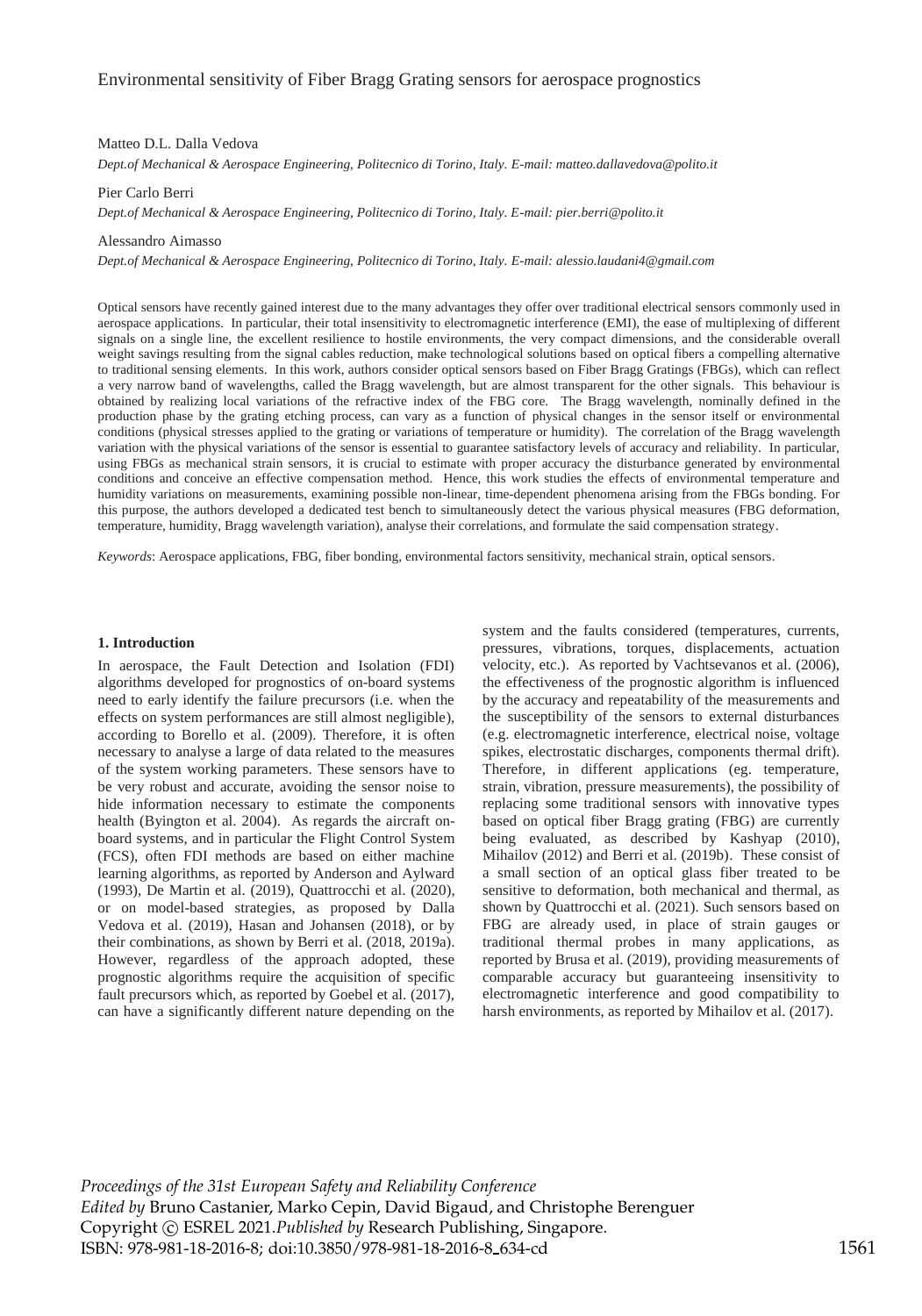Furthermore, as evidenced by Santos and Farahi (2018), a single optical fiber can contain tens to hundreds of sensors. Therefore, it possible to obtain highly compact sensors and distributed measurement networks, avoiding the typical problems of weight and installation complexity related to individual electrical wiring and sensor signal conditioning.

However, it should be noted that, as highlighted by Tanaka et al. (2003), the FBGs measurements are significantly influenced by temperature and, albeit to a lesser extent, also by environmental humidity. In other words, as reported by Ramakrishnan et al. (2016), the FBG measures a variation of the Bragg wavelength, due simultaneously to different effects (mechanical deformation, temperature, humidity) and, at least in a first instance, it is not possible to quantify the different contributions (Adamovsky, 2012).

In case of constant temperature and humidity values (or characterized by very modest variations or with very slow temporal evolutions), their effect on the accuracy of the mechanical deformation measurements of the FBG can be assumed negligible or, at the limit, can be compensated by calibration of the sensor (Jones, 2018).

On the contrary, this approach will be less and less effective as the variations mentioned above increase (i.e. when their effect is no longer negligible compared to the mechanical deformations to be measured).

Therefore, in case of significant changes in temperature or environmental humidity, it is necessary to evaluate the effect these changes induce on the FBGs measurements and define a suitable strategy to refine the raw values provided by the optical sensors affected by such disturbances (Wang et al. 2015). Indeed, the correlation of the Bragg wavelength variation with the physical variations of the sensor is essential to guarantee satisfactory levels of accuracy and reliability.

In particular, using FBGs as mechanical strain sensors, it is crucial to estimate with proper accuracy the disturbance generated by environmental conditions and conceive an effective compensation method.

Hence, this work studies the effects of environmental temperature and humidity variations on measurements, examining possible non-linear, time-dependent phenomena arising from the FBGs bonding. For this purpose, the authors developed a dedicated test bench to simultaneously detect the various physical measures (FBG deformation, temperature, humidity, Bragg wavelength variation), analyse their correlations, and formulate the said compensation strategy.

## **2. Fiber Bragg Sensors applied to on-board systems**

Optical sensors based on Fiber Bragg Gratings allow measurements of several heterogeneous quantities with minimal invasivity and small form factor (Krohn, 2014). The FBG is a section of an optical fiber extended for a few millimeters. A periodical modulation of its refraction index is produced through exposure to a high-power UV laser. The fiber for FBG manufacture is usually made of a germanium-doped glass: this material is photosensitive, and its refraction index can be modified by high-intensity UV radiation.

As described by Kreuzer (2006), the grating behaves as a wavelength-specific dielectric mirror: the FBG reflects a particular wavelength while the others are transmitted. The reflected wavelength  $\lambda_B$  is related to the grating pitch  $\Lambda$  and refraction index  $n$ :

$$
\lambda_B = 2n_{EFF} \cdot \Lambda \tag{1}
$$

The operation of FBGs is based on Fresnel reflection (Ahuja and Parande, 2012). This physical phenomenon enables the production of temperature and strain sensors. The mechanical deformation  $\Delta \varepsilon$  and the temperature variation  $\Delta T$  affect both the effective refractive index and the axial pitch of the fiber, modifying the reflected wavelength. Therefore, the variation of the reflected wavelength  $\Delta \lambda_B$  can be expressed as follows:

$$
\Delta \lambda_B = \lambda_B (1 + p_E) \Delta \varepsilon + \lambda_B (\alpha_A + \alpha_n) \Delta T \tag{2}
$$

where, according to Santos (2018) and Jones (2018):

- $\lambda_B$  is the nominal reflected wavelength;
- $p<sub>E</sub>$  is the strain-optic coefficient of the fiber;
- $\Delta \varepsilon$  is the variation of fiber strain;
- $\alpha_A$  is the thermal expansion coefficient of the fiber;<br>•  $\alpha$  is the thermo-ontic coefficient of the fiber;
- $\alpha_n$  is the thermo-optic coefficient of the fiber;
- $\Delta T$  is the variation of the temperature.

Equation (2) can be reformulated as follows:

$$
\Delta \lambda_B = K_{\varepsilon} \Delta \varepsilon + K_T \Delta T \tag{3}
$$

where the terms  $K_{\varepsilon}$  and  $K_{T}$  are respectively defined coefficient of strain and coefficient of temperature.

The coefficients  $K_{\varepsilon}$  and  $K_T$  are then defined as:

$$
K_{\varepsilon} = \lambda_B (1 + p_E) \tag{4}
$$

$$
K_T = \lambda_B (\alpha_A + \alpha_n) \tag{5}
$$

where these coefficients are calculated for the case in which there is an optical fiber that undergoes a stress but without being glued on other materials. More in details,  $K<sub>e</sub>$  is function of the strain-optic coefficient: it depends from the material of the fiber and it explains the variation of the refraction index caused by a normal stress.

Generally, it has got a value of  $p_E = -0.212$ .

Instead, the  $K_T$  is composed by the contribute of two different sources:

- The thermo-optic coefficient: it represents the variation of the refraction index caused by the temperature. For the optical fiber it assumes a value of  $\alpha_n = 5.77 \cdot 10^{-6}$  [1/°C]. This coefficient depends by the material that composes the fiber and so it remains constant in different applications.
- The thermal expansion coefficient represents the effect of the temperature on the physical disposition of the Bragg grating. Indeed, the variation of temperature causes a deformation of this structure and consequently the reflected wavelength undergoes a modify. In case of a fiber not glued on a support it has got the value of the thermal expansion of the glass (the material making core and cladding of the fiber). Commonly, it is assumed  $\alpha_{\Lambda} = 0.55 \cdot 10^{-6}$  [1/°C].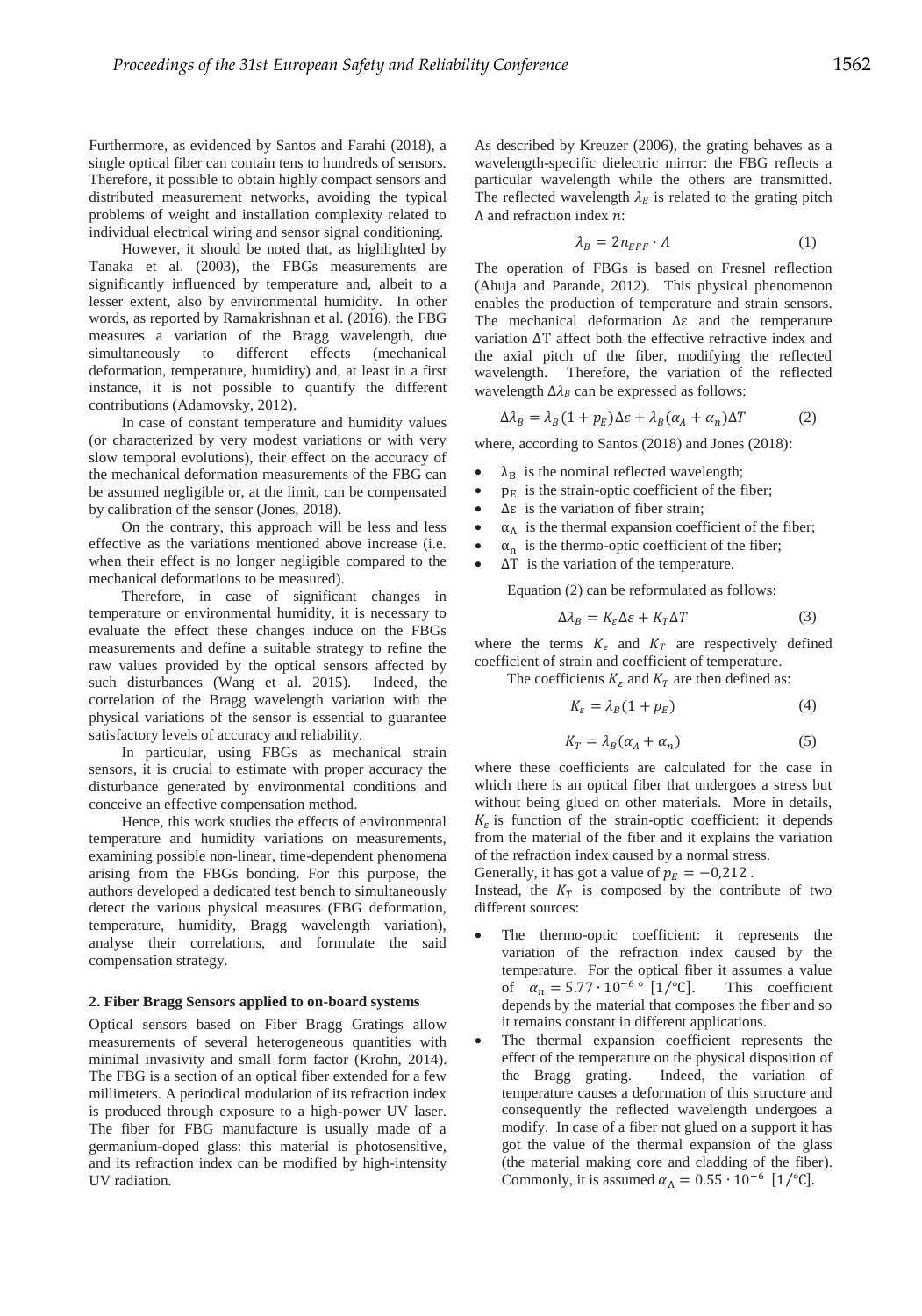

Fig. 1. Schematic representation of the general layout of the proposed FBG environmental sensitivity test-bench.

# **3. FBG environmental sensitivity test-bench**

As previously reported, this work reports the first results of a research campaign that aims to evaluate the effects produced by changes in temperature and environmental relative humidity on the optical sensors measurements, examining possible non-linear, time-dependent phenomena deriving from FBGs bonding. To this purpose, the authors developed a test bench to simultaneously detect the various significant physical quantities (i.e. fiber strain, punctual temperature, local humidity, Bragg wavelength variation) and analyse their correlations. The results obtained will then be used to evaluate any compensation strategies.

As schematically represented in figure 1, the authors' test bench comprises three main subsystems (called "Fridge", "Table" and "Radiator"), expressly designed to test the sensors in three different operating situations (to evaluate three scenarios having different time-histories of environmental conditions) and study the response of FBGs to variable temperature and relative humidity. The main components of the test bench are:

- Three optical fibers with related FBG sensors;
- Mechanical fiber support frames;
- FBG Interrogator;
- Electrical power unit;
- SHT85 temperature and humidity sensors;
- ARDUINO UNO microcontroller;
- Personal computer (PC).

The *FBG sensors* are the main subject of this study. They are installed on three different optical fiber lines and then placed on dedicated support in each measure station. The FBGs present a nominal wavelength of 1545 nm and 1550 nm. Still, thanks to the structure of the test bench, composed of three independent optical fiber branches individually connected to three different interrogator channels, it is acceptable having two sensors with the same nominal wavelength (but installed on different branches).

The *Mechanical fiber support frames* are metal plates on which the FBGs are glued. The fibers are properly pretensioned using micro-handlers. The exact knowledge of the initial pre-tensioning value applied to each fiber (and, therefore, detected by the related FBG sensor) is essential to correlate the wavelength variation  $\Delta \lambda_B$  with the relative strain  $\Delta \varepsilon$  correctly. The bonding between fibers and related micro-handlers is performed by fixing them directed to the supports using Araldite 2011 glue. It is an epoxydic adhesive that polymerizes at environmental temperature. In this way, the glue has high resistance and excellent tenacity, resulting in suitable for undergoing loads applied for periods, both static and dynamic. The low shrinkage and the elevated shear stiffness of the glue minimize the adverse effects on the sensor measures.

The *FBG Interrogator* is a device capable of autonomously identifying and interrogating the FBGs in the fibers connected to the different channels, then collecting and analysing the responses of these sensors.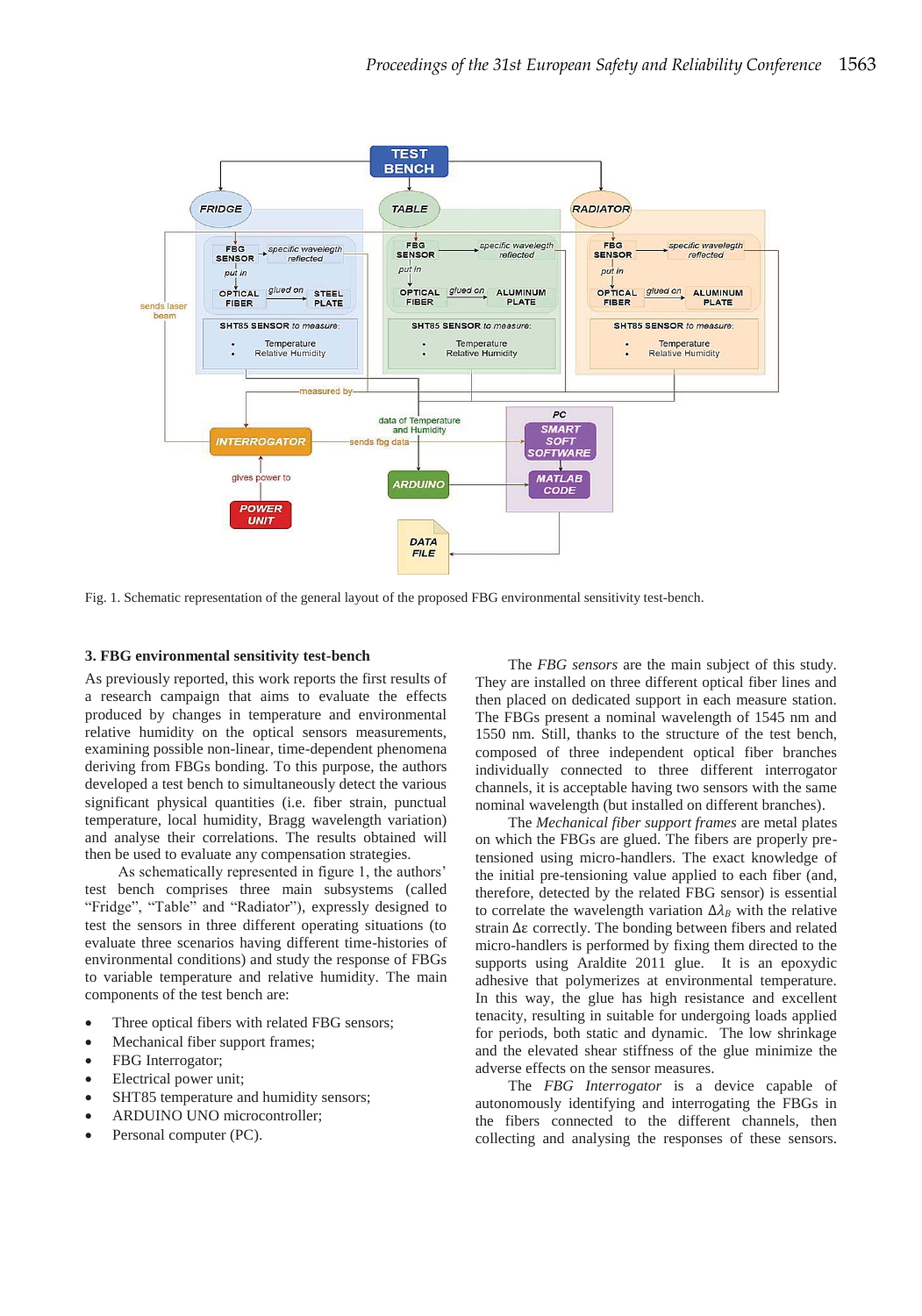It has got a dedicated communication channel for each FBG, avoiding eventual misunderstandings about data coming from different sensors. The interrogator sends a laser beam to the fiber and detects the wavelength of the reflected signal. In this application the authors used the *SmartScan SBI* laser interrogator developed by the *Smart Fibres* society (as described by Lelli, 2020). The results shown in this work are managed by the proprietary *SmartScan* software *SmartSoft* (see www.smartfibres.com). The system operates a data acquisition loop one time per 10 minutes: each measurement has a duration of 10 seconds with a frequency of sampling of 25 kHz. All data acquired in a specific measurement on a given Bragg are averaged, obtaining the related instantaneous wavelength value. The accuracy and resolution of measures depending on the bandwidth of the laser and the postprocessing algorithms employed. Typical values are about 1 pm in wavelength, corresponding to about 1 microstrain or 0.1 K.

The *Electrical power unit* shall provide the energy to the interrogator to let it operate. It has got two output channels. The maximum output current is 2A, while the maximum voltage is 60 V for the first output channel and 30 V for the second one.

Each FBG is accompanied by a *SHT85 sensor* which simultaneously acquires the local value of the ambient temperature and humidity (thus providing an indication of the actual conditions to which the FBGs are subjected). This sensor has an operating temperature range between - 40 and  $+$  105 °C and measures relative humidity values from 0% to 100%. The nominal accuracy of the SHT85 sensor is equal to  $\pm$  1.5% RH for relative humidity and  $\pm$ 0.1 °C for temperature. These sensors have been set to acquire the temperature and relative humidity values for a time interval of 10 seconds at each measurement.

The *ARDUINO UNO microcontroller* is the electronic board that shall receive and communicate data acquired by SHT85 sensors. It sends information about sensors to the *Personal computer (PC)* by using a USB link. These data are saved in a MATLAB script, and they are linked to those arriving from the *SmartScan SBI* interrogator about the FBG response.

## **3.1.** *About measured experimental data*

As shown in figure 1, three subsystems have been created to carry out a preliminary analysis by testing different temperature and humidity regimes in diverse test conditions. The first test equipment, called "Fridge", was placed in a refrigerated environment characterized by shallow temperature and humidity excursions; it has a thermic range of about 2  $^{\circ}$ C (nominally from  $-1$  to  $+1$   $^{\circ}$ C). A second device, called "Table", is positioned directly inside the laboratory and, therefore, measures the environmental test conditions (linked to the evolution of the weather and other anthropogenic effects). On the contrary, the third subsystem, called "Radiator", was placed near a convector (used for heating one of the laboratory rooms) to be subject to periodic and significant variations in temperature and ambient humidity.

The test bench gives as output a file containing the values measured by the FBG (in terms of reflected wavelength) and the SHT85 (temperature and humidity).

In the "Fridge" the outputs are really constant for all the four periods considered, with a thermic excursion of about 2 °C, from  $\approx$  -1 °C to  $\approx$  +1 °C. The trends present really frequent oscillations between these two extremes. On the contrary, "Radiator" puts in evidence a significant thermic excursion of about 20 °C with an easy understandable daily cyclic trend. Indeed, the curves show a temperature of about 20°C when the heating is switched off and values around +40°C when the system works during the day. The "Table" subsystem acquires trends that are similar to the radiator but with different absolute values. Indeed, also on the table the daily thermic excursion is detected and obviously it is linked to the heating, but with a lower thermic excursion (not over 10 °C). It should be noted that, in the periods in which the heating system is off, the environmental conditions measured by the sensors positioned on the "Radiator" station are almost coincident with those detected by the "Table".

Concerning the relative humidity measured by the SHT85 sensors, trends related to the measurement station considered and the environmental conditions (alternation day-night, weather conditions, etc.) were found. Anyway, the presence of relevant variations of relative humidity will be useful for the next step of the analyses, in order to quantify its effects on the FBG's output.

Therefore, it is now possible to analyze the FBGs outputs and their correlation with environmental conditions. For example, we will consider below the trend of the measurements carried out on the "Radiator" station over a month (from 07 January to 07 February 2020).

It is clear that, while not directly modifying the initial deformation of the fiber (due to a first adjustment of the micro-manipulator, which are then blocked), a variation in wavelength is nevertheless detected. The trend of this wavelength variation  $\Delta \lambda_B$ , acquired by the FBG (fig. 2), shows evident correlations with the local temperature variation (fig. 3), measured by the SHT85 sensor.

The correlation between the wavelength variation reported by the FBG and the local temperature trend is even more evident by comparing in detail the curves shown in Figures 2 and 3 by considering their daily trends. For this purpose, figures 4 and 5 respectively show the FBG wavelength trends (fig. 4) and the local temperature (fig. 5) acquired over a whole day (January 10, 2020).

As previously reported, the SHT85 probes also measured the relative humidity to analyze its temporal evolution, look for any correlations with the wavelength acquired from the FBGs, and, if necessary, implement an appropriate compensation strategy. An example of a temporal trend of relative humidity, referring to the same sampling day considered for the graphs of figures 4 and 5, is shown in figure 6. Humidity, obviously linked to environmental conditions, is greatly affected by the influence of temperature. While varying significantly throughout the test, it does not cause macroscopic effects on the deformation acquired by the FBGs sensors.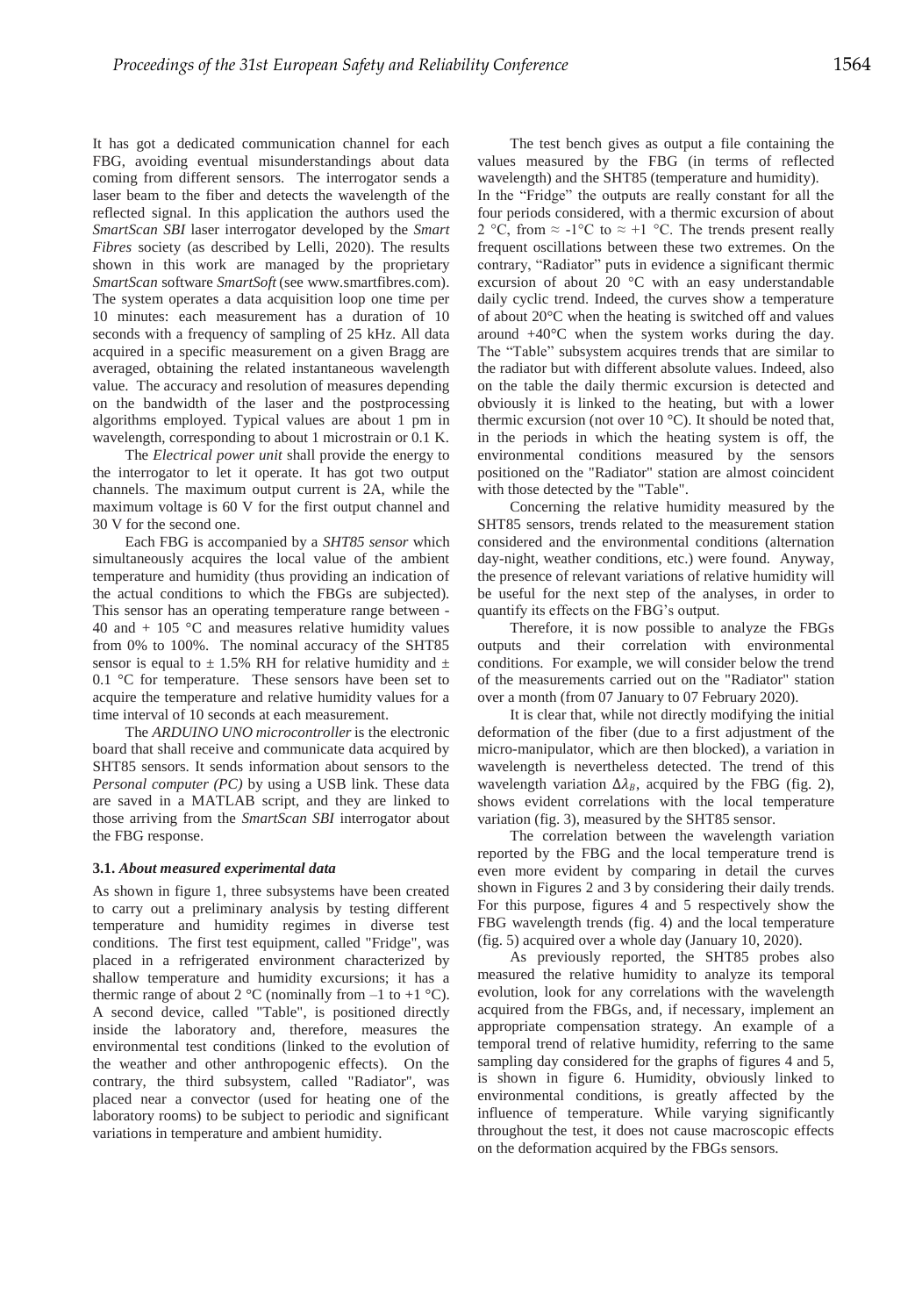

Fig. 2. Time evolution of the wavelength acquired by the FBG sensor of the "Radiator" test equipment (07/01/2020-07/02/2020).



Fig. 3. Time evolution of the local temperature acquired by the SHT85 of the "Radiator" equipment (07/01/2020-07/02/2020).

## **4. Data analysis**

The analysis is carried out on the results provided by the experimental test bench. All the post processing have been performed by means of MATLAB algorithms specifically created for this purpose. These algorithms filter the signals of the SHT85 sensor (to eliminate its signal noise) and synchronize, sub-sample, and average the data acquired to obtain a coherent and comparable data matrix.

In this way, it is possible to directly evaluate the correlation between temperature and wavelength already noticed, observing the general data collected by the test bench. In particular, as illustrated in figure 7, we can evaluate the  $w(T)$  curve, which represents the variation of the wavelength acquired by FBGs as a function of the corresponding temperature. Once the curve has been plotted, the following step is to calculate the equation of the  $W(T)$  linear interpolation. Therefore, it will be possible to subtract the temperature contribution from the overall FBG output. The linear fit is calculated through the leastsquares method already implemented in the MATLAB functions library. The so obtained angular coefficient of the linear interpolation can (partially) correct the previously measured wavelengths, filtering disturbances due to the temperature's influence.



Fig. 4. Time evolution of the wavelength acquired in a whole day by the FBG sensor of the "Radiator" test equipment (10/01/2020).



Fig. 5. Time evolution of the temperature acquired in a whole day by the SHT85 sensor of the "Radiator" equipment (07/01/2020).



Fig. 6. Time evolution of the relative humidity acquired in a whole day by the SHT85 sensor of the "Radiator" (07/01/2020).

To this purpose, the following relation is applied:

$$
\lambda_i = \lambda_{i\_sist} - c_t \Delta T \tag{6}
$$

where:

- $\lambda_{i\_sist}$  is the FBG's output measured by the test-bench;
- $c_t$  is the angular coefficient of the linear fit for the w(T) curve;
- $\Delta T$  is the temperature's variation.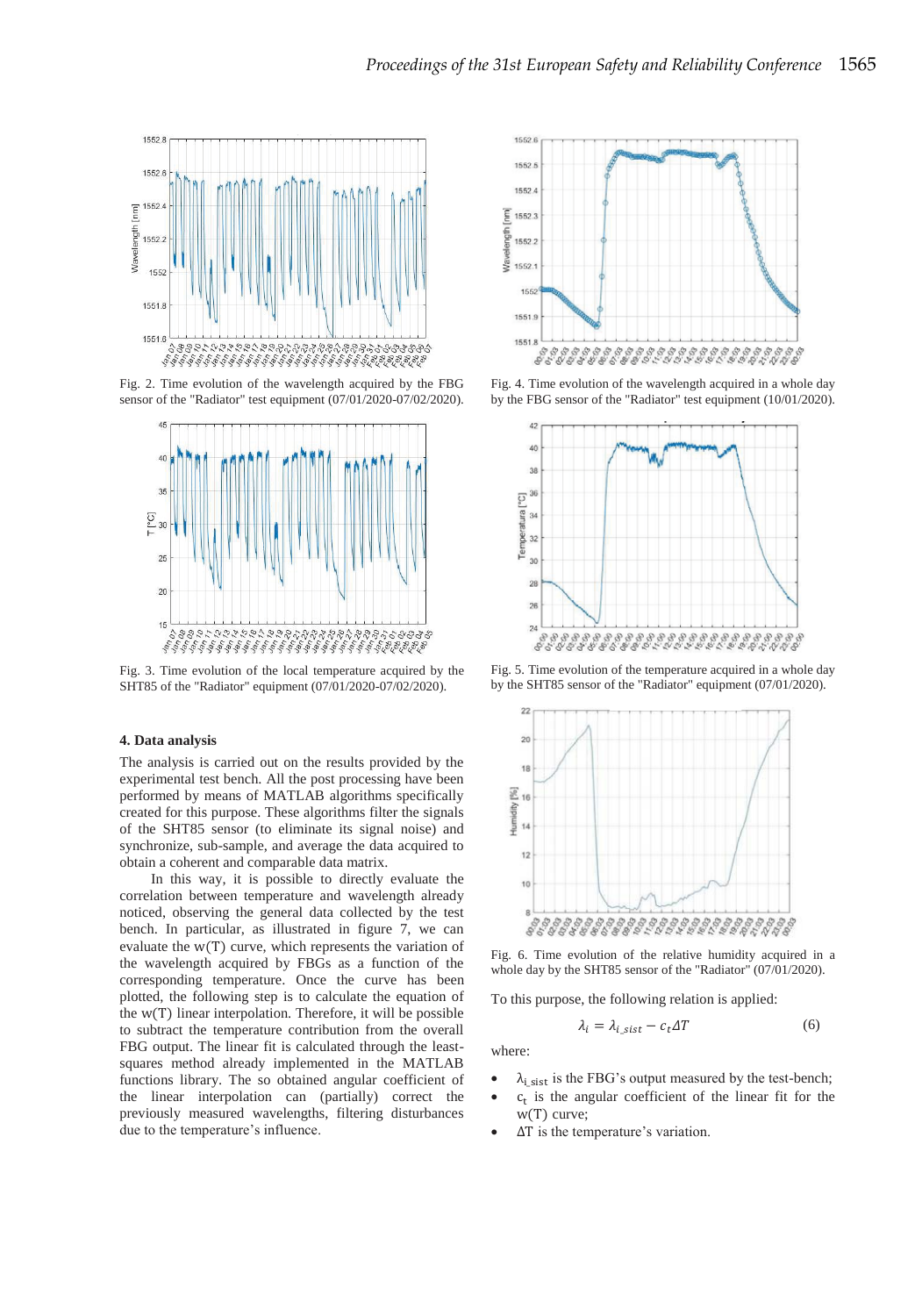

Fig. 7. w(T) curve related to the "Radiator" test equipment.

Note that  $\Delta T$  is calculated as the difference between the temperature measured in the i<sup>th</sup> instant and the first sample acquired  $(T_0)$ , which is taken as reference temperature:

$$
\Delta T = T_i - T_0 \tag{7}
$$

Therefore, based on the previous considerations and equations 6 and 7, we can filter the effects produced on the wavelength acquired by the temperature variations, obtaining a new curve named "*FBG – T filtered*".

The same approach can be also applied to evaluate the effects of relative humidity on the FBG measures. Therefore, we can plot a new  $w(H)$  curve, representing the FBG wavelength variation as a function of corresponding humidity. We can calculate the linear fit of the  $W(H)$ curve based on the same considerations previously reported. In this way, it is possible to subtract the contribution of the relative humidity from the overall results. However, regarding the humidity effects, the starting value of wavelength is not measured by the testbench but calculated using the "*FBG – T filtered*" curve.

The so calculated wavelength values, composing a new curve called "*FGB – T-H filtered*", are filtered by most disturbances due to temperature and relative humidity. They are calculated with the following relation:

$$
\lambda_i = \lambda_{itfilt} - c_h \Delta H \tag{8}
$$

where:

- $\lambda_{\text{itfill}}$  is the ith value of the T filtered curve
- $c_h$  is the angular coefficient of the linear fit for the w(H) curve
- ΔH is the relative humidity variation.

 $\Delta H$  is obtained as the difference between the relative humidity measured in the i<sup>th</sup> instant and the first measure, that is taken as reference  $(H_0)$ :

$$
\Delta H = H_i - H_0 \tag{9}
$$

Figure 8 represents the "FGB – T-H filtered" curve obtained based on the measurements acquired by the "Radiator" test equipment.



Fig. 8. FGB – T-H filtered curve for "Radiator" test equipment.

It is possible to evaluate the effectiveness of the proposed method by comparing the above-mentioned filtered curve with the unfiltered one reported in figure 2.

# **5. Conclusions**

The data collected by the test bench appear to be consistent with each other and in line with the expected results. Furthermore, given that our experimental campaign lasted four months, the system has shown that it can operate autonomously for extended time intervals, guaranteeing a satisfactory level of reliability. Considering the results given by the analysis, the most important observation is about the relevant dependency of the FBG output from the environmental conditions. Indeed, the temperature resulted as the most influencing parameter on wavelength trends.

This relation has been demonstrated in chapter 4, plotting the w(T) curves and calculating the linear fit of the experimental data. So, the consequence is that when FBG sensors are employed to quantify the mechanical strains, the uncertainty of the results rises with increasing thermal excursion if data are not compensated. On the contrary, once the wavelength trend is filtered from the contribution of the environmental conditions, the so obtained results put in evidence only slight oscillations, fundamentally due to negligible values of uncertainty on the strain calculate.

In conclusion, optical fiber technology and FBGs can find promising applications in aerospace sensors, particularly for the advantages in terms of costs, weight, and immunity to electromagnetic waves.

However, especially for their application as structural sensors (strain, stress, vibration, etc.), it resulted fundamental to define a straightforward and reliable process of thermal compensation. Indeed, in several aerospace applications, the values of thermal excursion can be very relevant (influencing the corresponding FBGs strain measurements). Still, the stringent constraints of safety impose to filter the thermal disturbances to have reliable and precise measures.